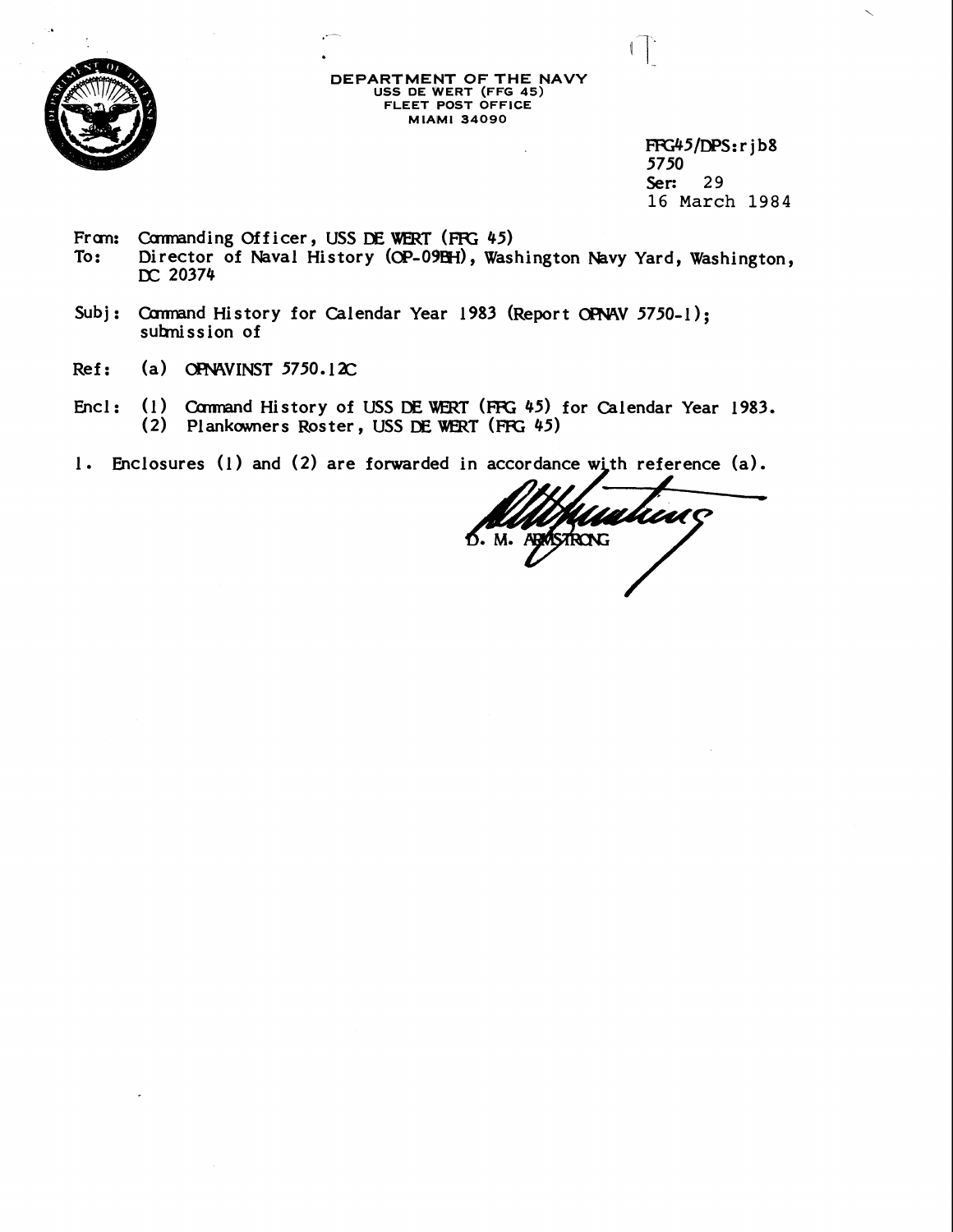USS DE WERT (FFG 45) Command History for Calendar Year 1983

#### 1. Narrative:

DE WERT was launched 18 December 1982 in ceremonies at Bath Iron Works, Bath, Maine. The Sponsor was Mrs. Reta C. Kennedy of Mesa, Arizona, cousin of the ship's nanesake. Her sister-in-law, Mrs. Elizabeth Lazaron of Braintree, Massachusetts, served as Matron of Honor.

The ship was naned for Hospitalman Richard De Wert of Taunton, Massachusetts, who received the Medal of Honor for action while assigned to Marine Corps forces in Korea during 1951. Despite his own wounds, he gallantly attempted to assist four wounded comrades before he was killed by enemy fire. DE WERT is the first ship to bear his nane.

Pre-Carmissioning Unit DE WERT (FFG 45) was established in April 1983 at Fleet Training Center, Norfolk, Virginia. At that site, the balance crew received over  $10,000$  man-days of classroom training in preparation for commissioning. Concurrently, Prospective Commanding Officer DE WERT (FFG 45) established offices at the FFG 7 Class Fleet Introduction Tean, Bath, Maine, where nucleus crewnembers received classroom training and ship familiarization.

Pre-Carmissioning Unit DE WERT was disestablished 31 October 1983, and reported to PCO DE WERT on 4 November 1983, when the entire crew moved aboard the ship.

DE WERT conducted Builders Trials under the auspices of Bath Iron Works during 30 August - 2 September 1983. The bard of Inspection and Survey conducted Acceptance Trials on DEWERT during 3-5 October 1983.

Delivery of the ship to the Navy by Bath Iron Works, Bath, Maine, took place on 10 Novmber' 1983.

The ship was commissioned 19 November 1983 at Bath Iron Works, Bath, Maine. The principal speaker at the ceremony was Vice Admiral John D. Johnson, USN (Ret), former Commander Naval Surface Forces, U.S. Atlantic Fleet. Additional remarks were provided by Captain E. C. Webster, Supervisor of Shipbuilding, Bath, Maine and **W.** Willian **E.** Hagget, President and Chief Executive Officer, Bath Iron Works. Commander Douglas M. Armstrong, USN, assumed command.

The ship successfully completed the Light-Off Examination conducted by the Atlantic Fleet Propulsion Exanination Board on 20-21 December 1983.

The remainder of 1983 was dedicated to post delivery availability while fitting out the ship and training the crew in preparation for the transit to homeport, Charlestion, South Carolina.

#### 2. Special Topics:

a. Commanding Officer: Commander Douglas M. Armstrong, USN, 19 November 1983 to present.

Enclosure (1)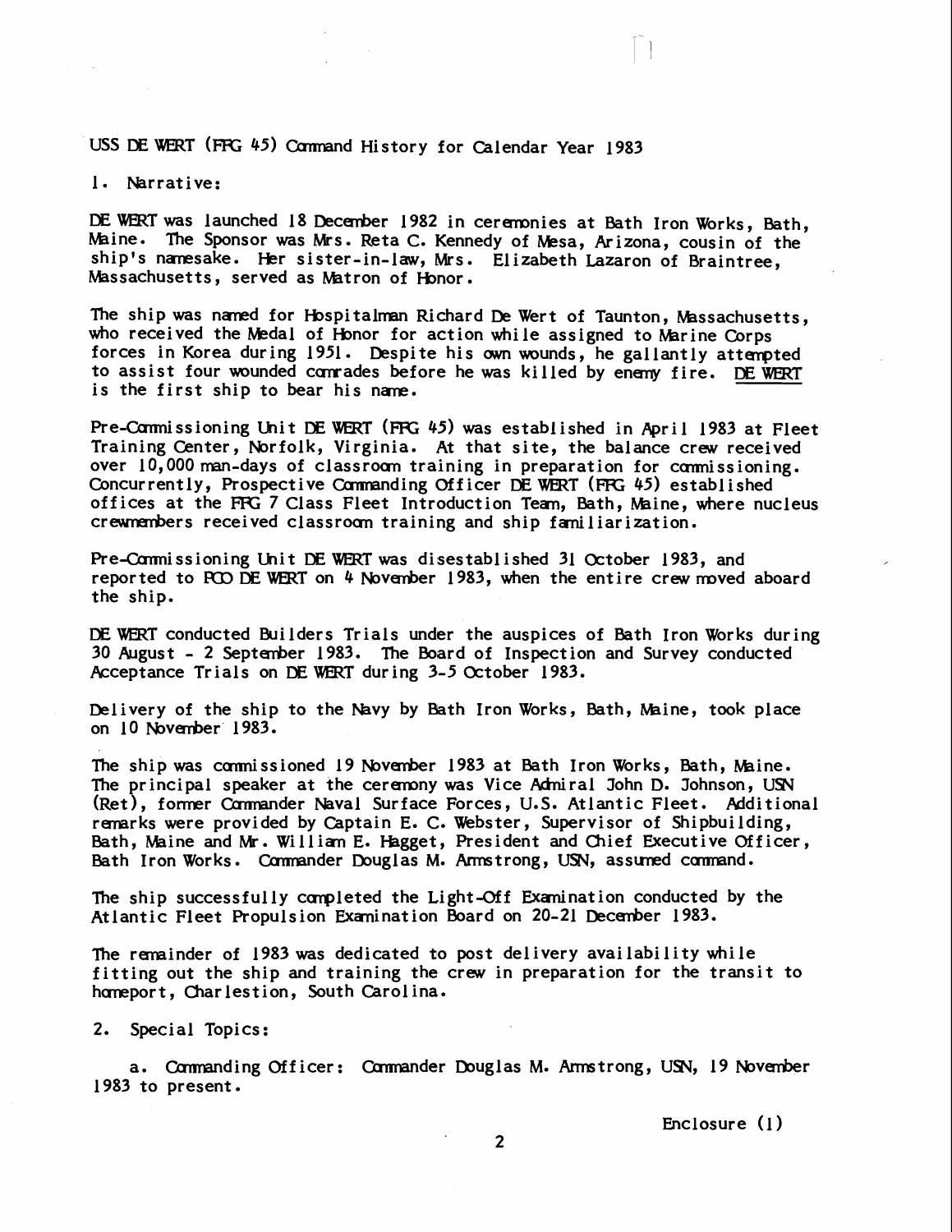b. Command Organization: As with other FFG 7 class ship's, DE WERT was crewed under the "minimum manning" concept, which significantly reduces, from traditional ships of her type, the size of the crew and the nunber of required watchstanders. In addition, the ship functions under the Combat Systems Organization; the four departments being Engineering, Combat Systems, Ship Control, and Supply Support. The Commissioning Executive Officer was Lieutenant Commander Ronald C. Bogle. The department heads at commissioning<br>were: LT T , Chief Engineer and Senior Watch Officer; LT , Ship Control Officer, LT , Ship Control Officer, LT t, Combat Systems Officer. The Senior Chief Petty Officer of the Command was  $STGCS$ 

c. Major Equipnent: The shipwas carmissioned with the following characteristics and equipnent:

| Displacement: 3900 Tons |                                                         |
|-------------------------|---------------------------------------------------------|
| Dimensions:             | Length 453'                                             |
|                         | Beam 46' 11.5"                                          |
|                         | Navigational Draft 25.2"                                |
| Compliment              | 15 Officers (14 commissioned, 1 warrant)                |
|                         | 17 Chief Petty Officers                                 |
|                         | 186 Enlisted                                            |
| Propulsion              | 2 General Electric LM2500 Gas Turbine Engines           |
|                         | 2 Electric Drive Auxilary Propulsion Units              |
| Armament                | MK13 Guided Missile Launching System for SMI standard   |
|                         | surface-to-air missiles and Harpoon surface-to-surface  |
|                         | missiles.                                               |
|                         | 1 - 76mm Rapid Fire Gun                                 |
|                         | 1 MK15 Close-in Weapons System                          |
|                         | 2 Triple tube torpedo mounts for MK46 torpedoes         |
| Sensors                 | AN/SPS-55 Surface Search Radar                          |
|                         | AN/SPS-49 Air Search Radar                              |
|                         | MK92 Fire Control System                                |
|                         | AN/SLQ-32(V2) Electronic Support Measures Receiving Set |
|                         |                                                         |

Enclosure (1)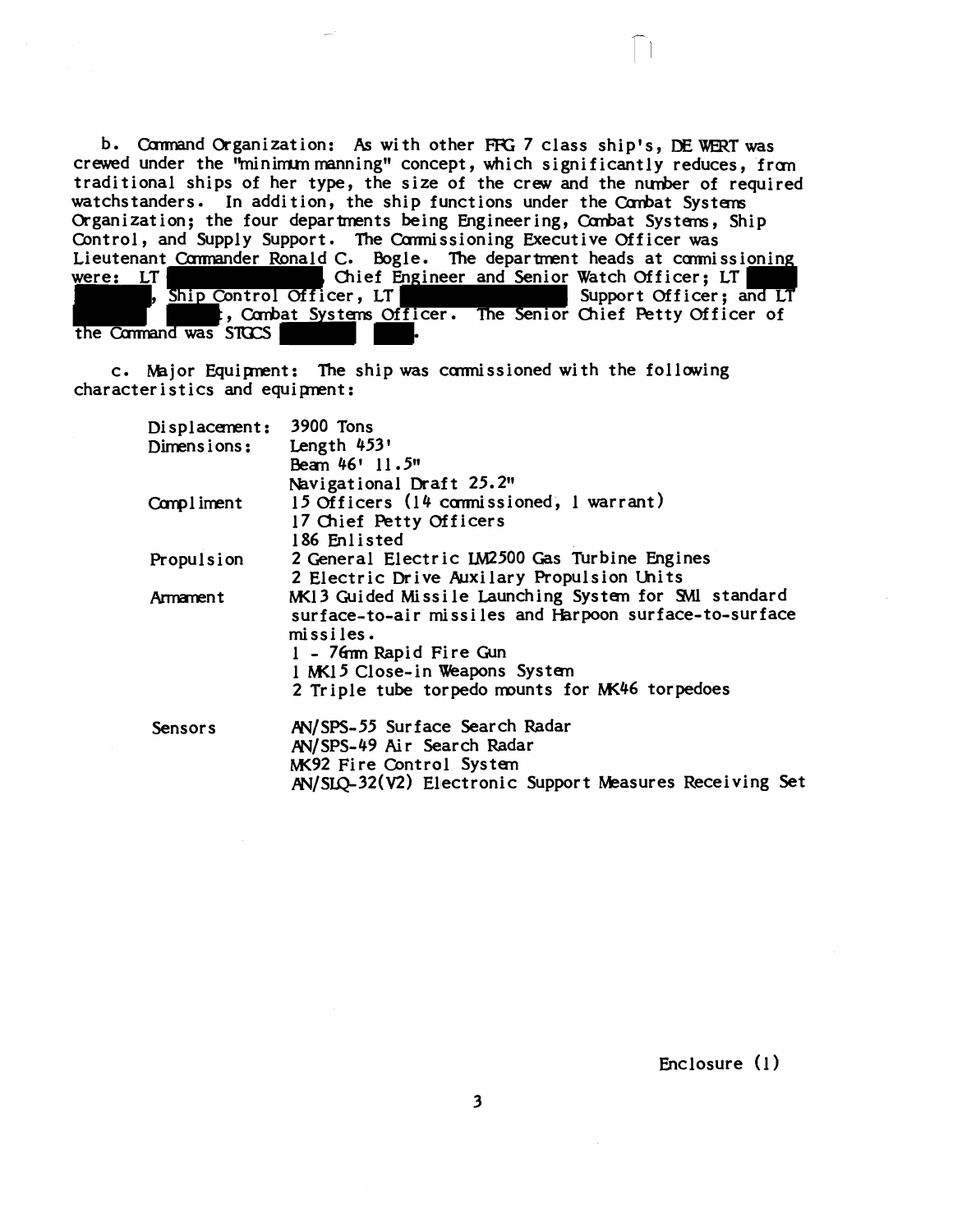#### USS DE WERT OFFICER ROSTER

 $\sim$ 

### **NWE**

|                  | ARMSTRONG, Douglas M. |  |
|------------------|-----------------------|--|
| BOGLE, Ronald C. |                       |  |
|                  |                       |  |
|                  |                       |  |
|                  |                       |  |
|                  |                       |  |
|                  |                       |  |
|                  |                       |  |
|                  |                       |  |
|                  |                       |  |

| RAK         | BILLET CODE                        |
|-------------|------------------------------------|
| ŒR          | <b>COMMANDING OFFICER</b>          |
| LCTR        | <b>EXECUTIVE OFFICER</b>           |
| LT          | ELECTRONIC READINESS OFFICER       |
| LT          | <b>ENGINEERING OFFICER</b>         |
| $C$ KO3     | MAIN PROPULSION ASSISTANT          |
| LT          | ANTI-SUBMARINE WARFARE OFFICER     |
| ENS         | <b>COMUNICATIONS/LEGAL OFFICER</b> |
| <b>LTJG</b> | DAMAGE CONTROL ASSISTANT           |
| LT          | COVEAT SYSTEMS OFFICER             |
| ENS         | FIRE CONTROL OFFICER               |
| <b>LTJG</b> | FIRST LIFIJTENANT                  |
| LT          | COVEAT INFORMATION CENTER OFFICER  |
| LT          | SUPPORT OFFICER                    |
| ENS         | DISBURSING OFFICER                 |
| LТ          | SHIP CONTROL OFFICER               |

 $\bigcap$ 

 $\mathcal{A}$ 

Enclosure (2)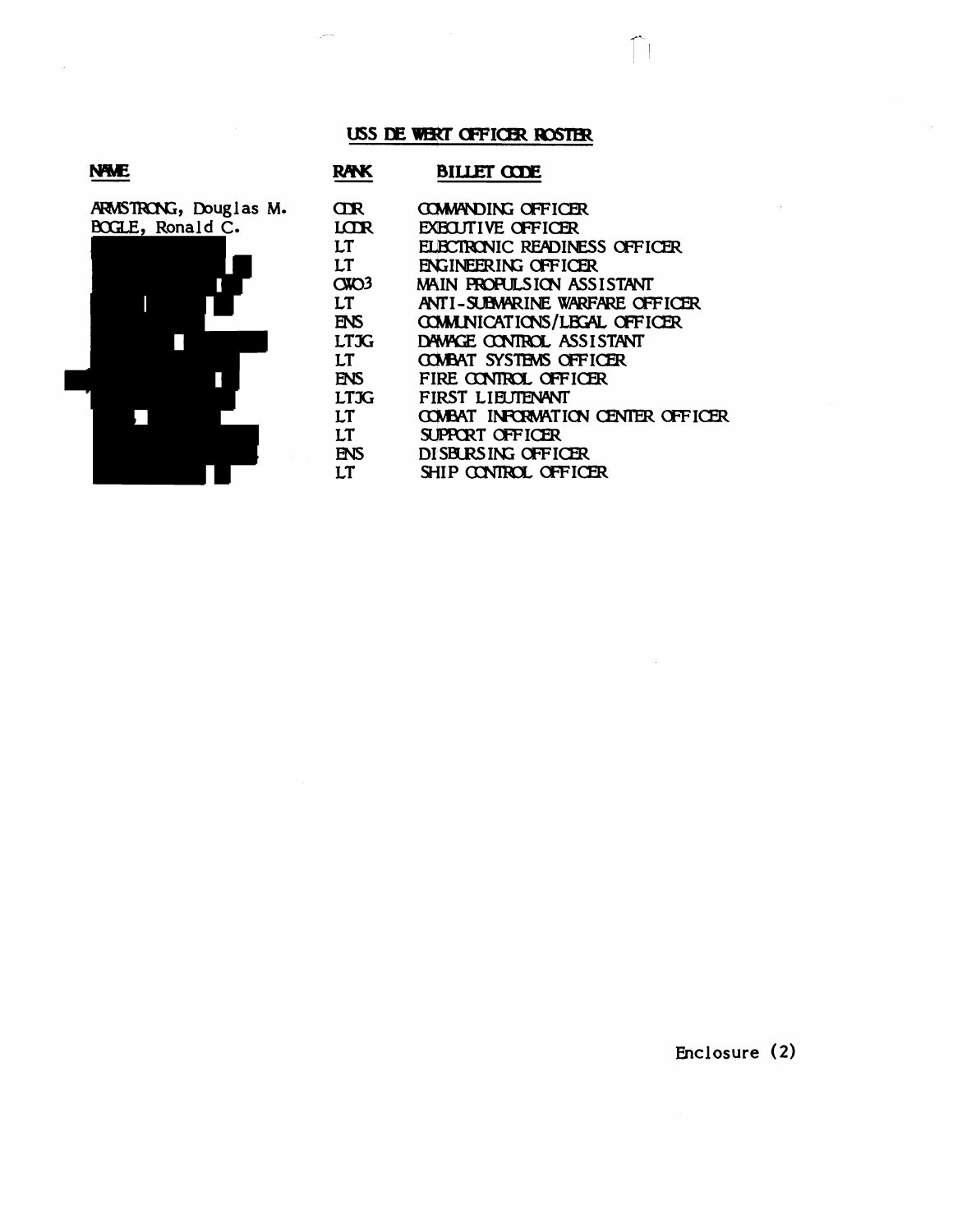### USS DE WERT (FFG 45) ENLISTED PERSONNEL ALFHA ROSTER

ŤГ.

**NAME** 

**RATE** 

**OSSN EM3 BM3** ET3 **EM1 YN1 SA** EN1 **OSSA**  $MS2$ TM<sub>2</sub> **STGSN BMSN** SA  $EN<sup>1</sup>$ **SA OSSN** GSE<sub>2</sub> **OSSN** SA EM<sub>2</sub> **SA**  $GSM1$ 

| <b>QMC</b>       |               |
|------------------|---------------|
| <b>ETC</b><br>÷. |               |
| <b>RMC</b>       |               |
| <b>STOCS</b>     |               |
| <b>GSMC</b>      |               |
| $\csc$           |               |
| $\csc$           |               |
| <b>SKCS</b>      |               |
| HTC              |               |
| <b>GACC</b>      |               |
| <b>FTMC</b>      |               |
| ICC              |               |
| <b>MSC</b>       | $\epsilon$    |
| <b>EMCS</b>      |               |
|                  |               |
| <b>BMC</b>       |               |
| ENC              |               |
|                  |               |
|                  | E-6 AND BELOW |
|                  |               |

|  |  | ł, |
|--|--|----|
|  |  |    |
|  |  |    |
|  |  |    |
|  |  |    |
|  |  |    |

Enclosure (2)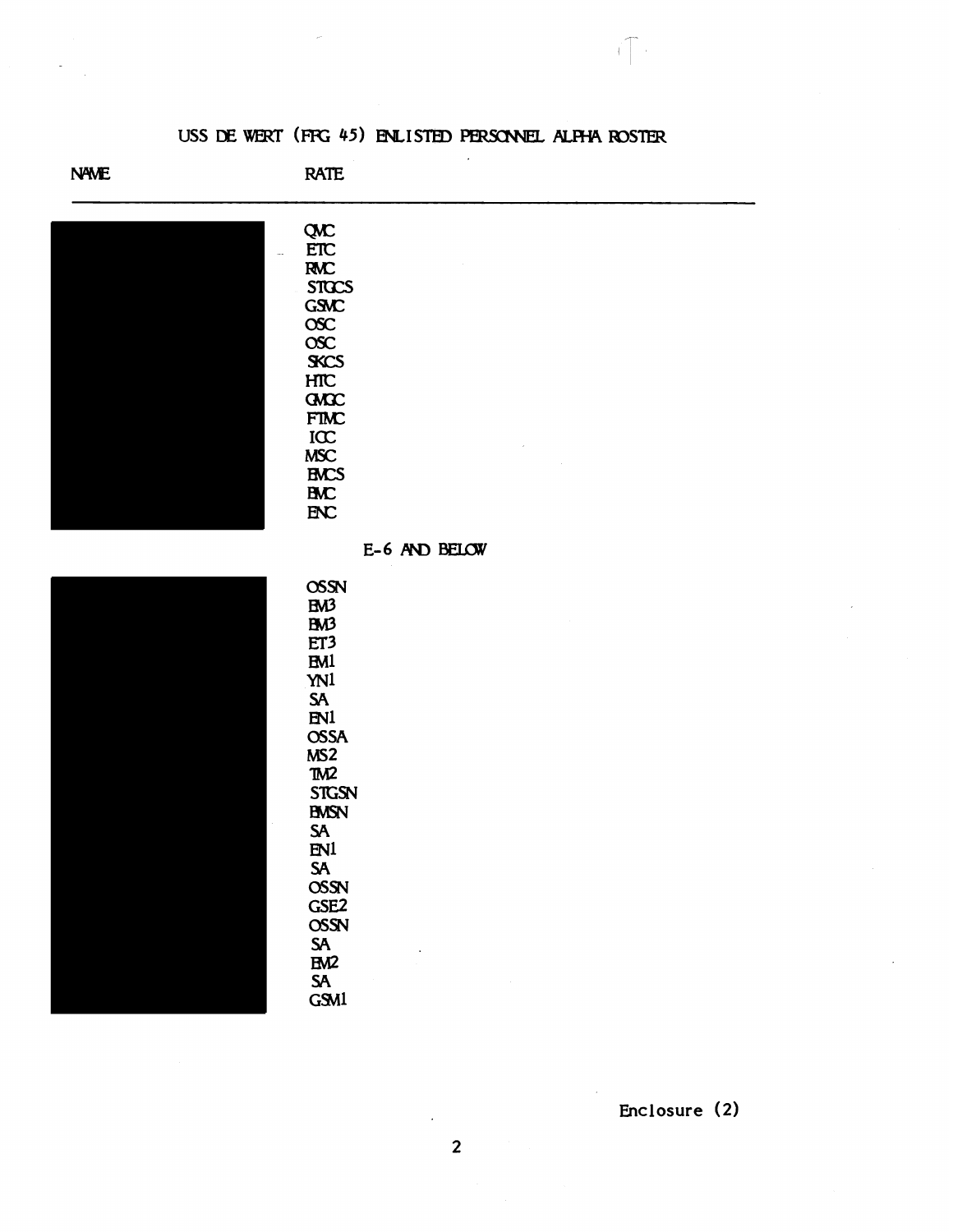# USS DE WERT (FFG 45) ENLISTED PERSONNEL ALPHA ROSTER

 $\sqrt{2}$ 

**NAME** 

**RATE** 

| ET3                        |                |
|----------------------------|----------------|
| $G\Lambda G2$              |                |
| FTG2                       |                |
| $\frac{SA}{SM3}$           |                |
|                            |                |
| EN3<br>ET3                 |                |
|                            |                |
| PN3                        |                |
| <b>SHSA</b>                |                |
| FA<br>GSE3                 |                |
|                            |                |
| SA<br>SA                   |                |
|                            |                |
|                            |                |
|                            |                |
| QMSN<br>OS2<br>MS1<br>FIM3 |                |
|                            |                |
| <b>GSM1</b>                |                |
| <b>OSSN</b>                |                |
| ET3                        |                |
| EW1                        |                |
|                            | $\blacksquare$ |
| SA<br>SA<br>BW2            |                |
| BM2                        |                |
| GSM3                       |                |
| RM3                        |                |
|                            |                |
| SM1<br>BM2                 |                |
| <b>RM1</b>                 |                |
| SA<br>EN3                  |                |
|                            |                |
|                            |                |
|                            |                |
| MSSA<br>OS3<br>MR2         |                |
| <b>SM1</b>                 |                |
| SA<br>FTM3                 |                |
|                            |                |
|                            |                |
| SA<br>ET1<br>OSSA          |                |
| GSM2                       |                |
|                            |                |
|                            |                |
|                            |                |
| FA<br>FA<br>ET3<br>SKSA    |                |
|                            |                |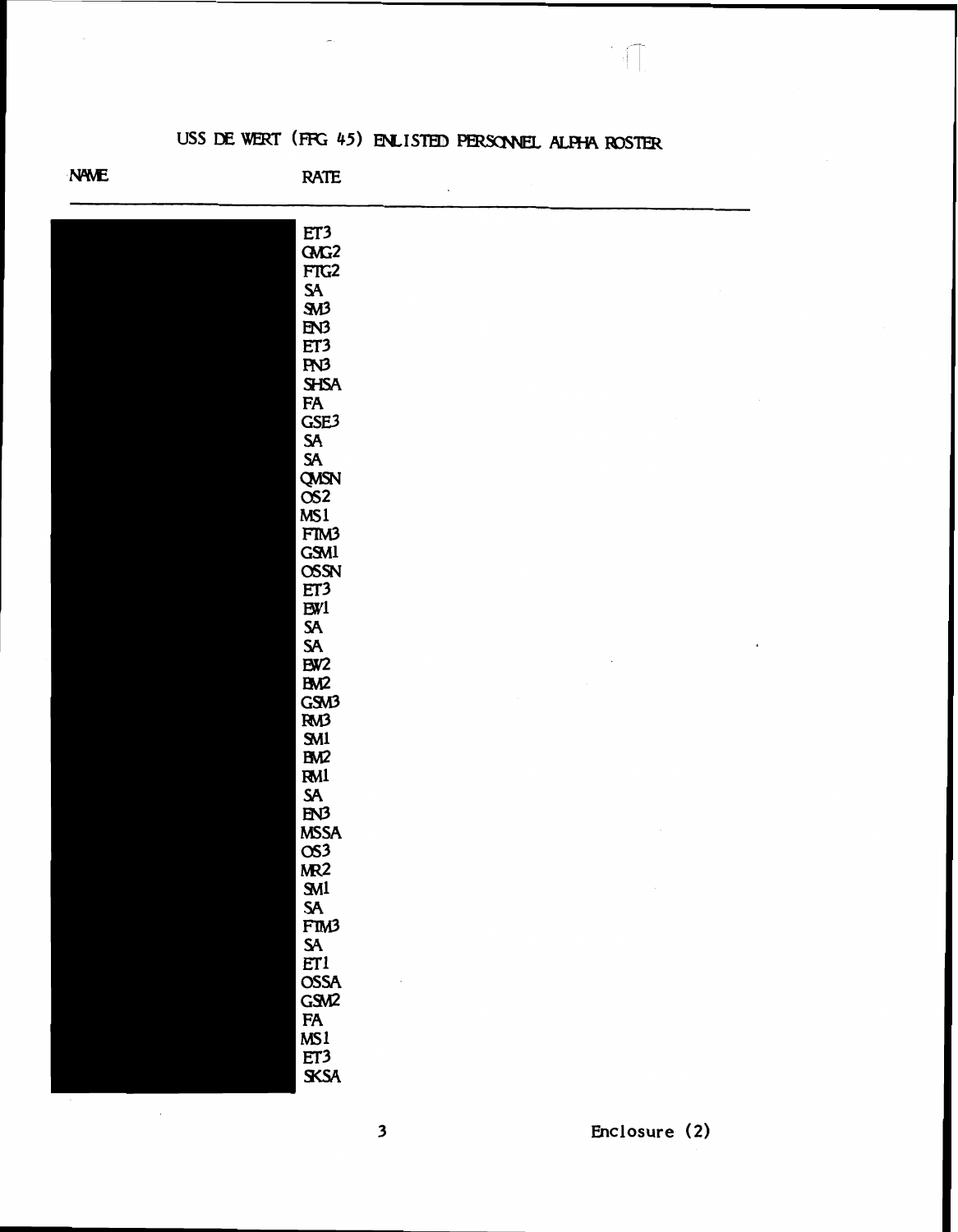## USS DE WERT (FFG 45) ENLISTED PERSONNEL ALPHA ROSTER

**NAME** 

**RATE** 

| OS2                    |  |
|------------------------|--|
| OS <sub>2</sub>        |  |
| $\sim$<br><b>FTMSN</b> |  |
|                        |  |
| <b>HTFN</b>            |  |
| FTG3                   |  |
| GSM3                   |  |
| GM <sub>12</sub>       |  |
| GSE3                   |  |
| <b>MSSN</b>            |  |
| HT3                    |  |
|                        |  |
| QMSA<br>SA<br>RM2      |  |
|                        |  |
| GSE <sub>2</sub>       |  |
| RM3                    |  |
| STG3                   |  |
| ${\sf SA}$             |  |
| STG2                   |  |
| ${\sf SA}$             |  |
| $\overline{\text{R}}$  |  |
| OS <sub>2</sub>        |  |
| <b>STGSN</b>           |  |
| QM2<br>OS1             |  |
|                        |  |
| <b>DSSN</b>            |  |
| DS1                    |  |
| <b>MSSA</b>            |  |
| OS <sub>2</sub>        |  |
| EW3                    |  |
| ${\sf S\!A}$           |  |
| <b>MSSN</b>            |  |
| FTG2                   |  |
| SA<br>PC3              |  |
|                        |  |
| STG <sub>3</sub>       |  |
| <b>PN1</b>             |  |
| B <sub>N</sub> 2       |  |
| GMM <sub>2</sub>       |  |
| <b>GSMFN</b>           |  |
| FTG3                   |  |
| <b>SA</b>              |  |
| <b>SM2</b>             |  |
| FTM2                   |  |
| <b>GSE1</b>            |  |
| GSM3                   |  |
| GMD                    |  |

Enclosure (2)